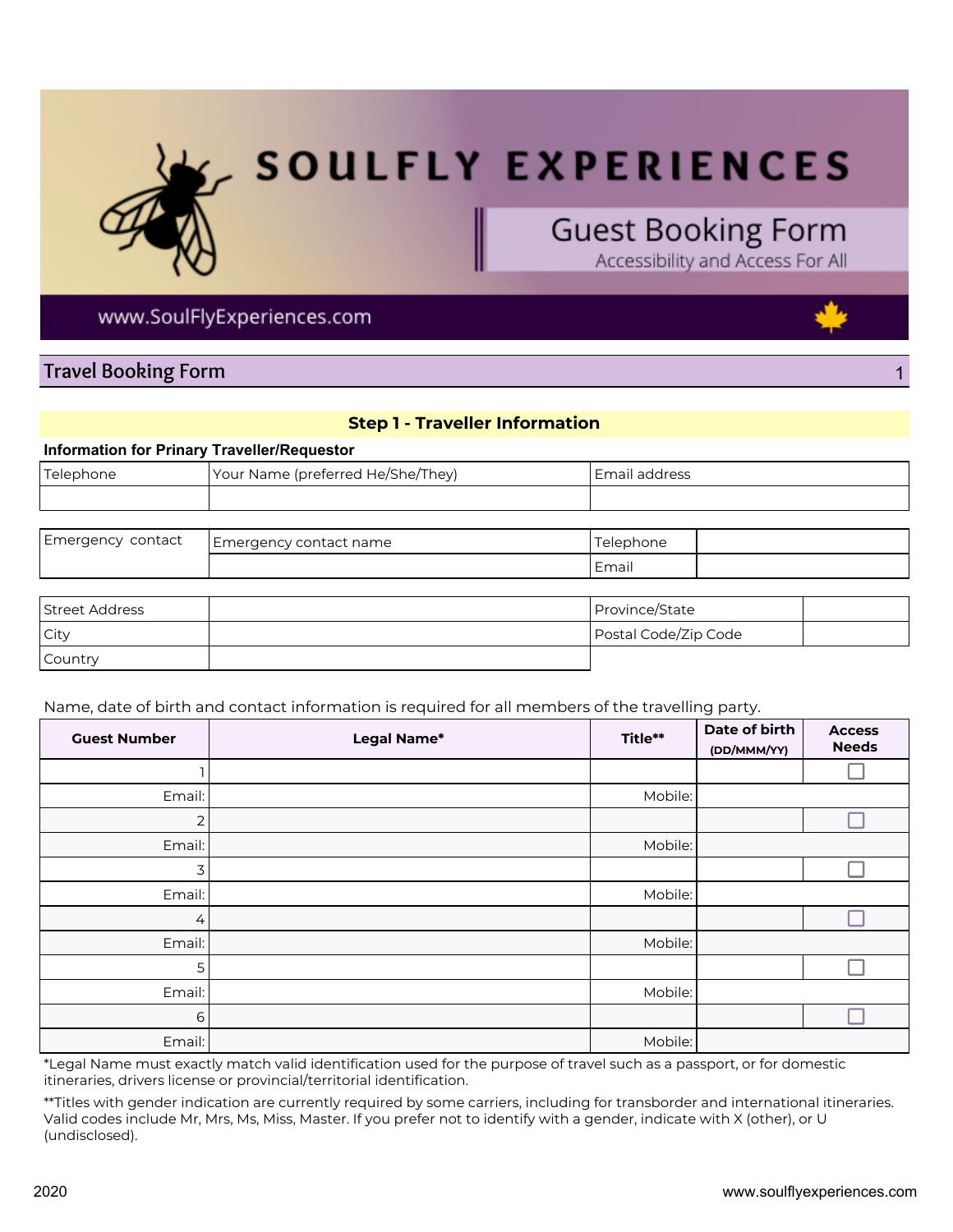## **Travel Booking Form 22**

| <b>Step 2 - Define your experience</b>                                                       |                            |                  |           |
|----------------------------------------------------------------------------------------------|----------------------------|------------------|-----------|
| Number of guests in the travelling party                                                     |                            |                  |           |
|                                                                                              |                            |                  |           |
| Choose your destination                                                                      | Yukon                      | Victoria         | Kelowna   |
|                                                                                              |                            |                  |           |
|                                                                                              |                            |                  |           |
| Currently accepting bookings on a request basis only for departures 01 May-30 September 2021 |                            |                  |           |
| Requested Departure date                                                                     |                            |                  |           |
|                                                                                              | Day                        | Month            | Year      |
|                                                                                              |                            | Yes              | <b>No</b> |
|                                                                                              | Flexible departure dates?  |                  |           |
|                                                                                              |                            |                  |           |
|                                                                                              | <b>Packaged Experience</b> |                  |           |
|                                                                                              | Self Guided + A La Carte   |                  |           |
| Choose a self-guided a la carte or packaged experience                                       | Include:                   | Hotel            |           |
|                                                                                              |                            | Tours            |           |
|                                                                                              |                            | Flights          |           |
|                                                                                              |                            |                  |           |
| Indicate to request vehicle rental                                                           |                            | Accessible van*  |           |
| *Accessible van rentals available only in select cities                                      |                            | Standard vehicle |           |

|                  | I am/We are travelling with adaptive equipment | Yes                                |        |
|------------------|------------------------------------------------|------------------------------------|--------|
|                  |                                                |                                    |        |
| Number of Pieces | Description                                    | Dimensions $(L \times H \times W)$ | Weight |
|                  |                                                |                                    |        |
|                  |                                                |                                    |        |
|                  |                                                |                                    |        |

|                  | I am/We are travelling with sports equipment | Yes                                |        |
|------------------|----------------------------------------------|------------------------------------|--------|
|                  |                                              |                                    |        |
| Number of Pieces | Description                                  | Dimensions $(L \times H \times W)$ | Weight |
|                  |                                              |                                    |        |
|                  |                                              |                                    |        |
|                  |                                              |                                    |        |

| I Indicate to request information about travellers insurance*, or to | Please quote l      |  |
|----------------------------------------------------------------------|---------------------|--|
| I decline insurance :                                                | Decline insurance l |  |

\*Travellers must be in possession of valid medical insurance at time of travel.

| Do you authorize the use of photos of yourself for SoulFly Experiences and |  | Nс |
|----------------------------------------------------------------------------|--|----|
| The Travel Group's social media and marketing purposes?                    |  |    |